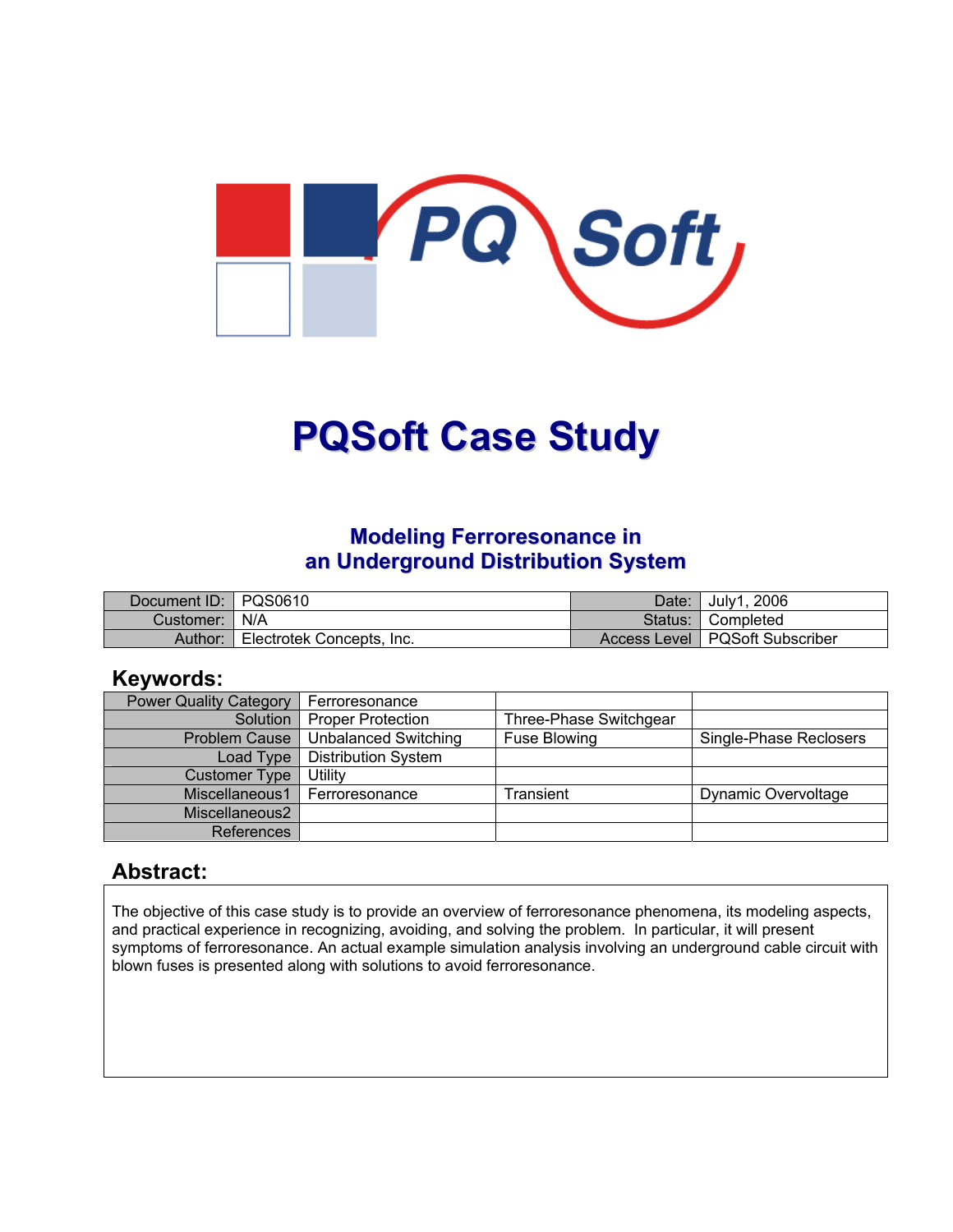# <span id="page-1-0"></span>**TABLE OF CONTENTS**

# **LIST OF FIGURES**

| Figure 10 – Voltage Waveforms at the Secondary Winding of Transformer JL61 11                    |  |
|--------------------------------------------------------------------------------------------------|--|
| Figure 11 – Change in Peak Transient Overvoltage vs. % Resistive Load on a 500kVA Transformer 12 |  |

### **RELATED STANDARDS**

IEEE Std. C57.105-1978

#### **GLOSSARY AND ACRONYMS**

| <b>MOV</b> | Metal Oxide Varistor Arrester            |
|------------|------------------------------------------|
| MSSPL      | Maximum Switching Surge Protective Level |
| <b>SiC</b> | Silicon Carbide Arrester                 |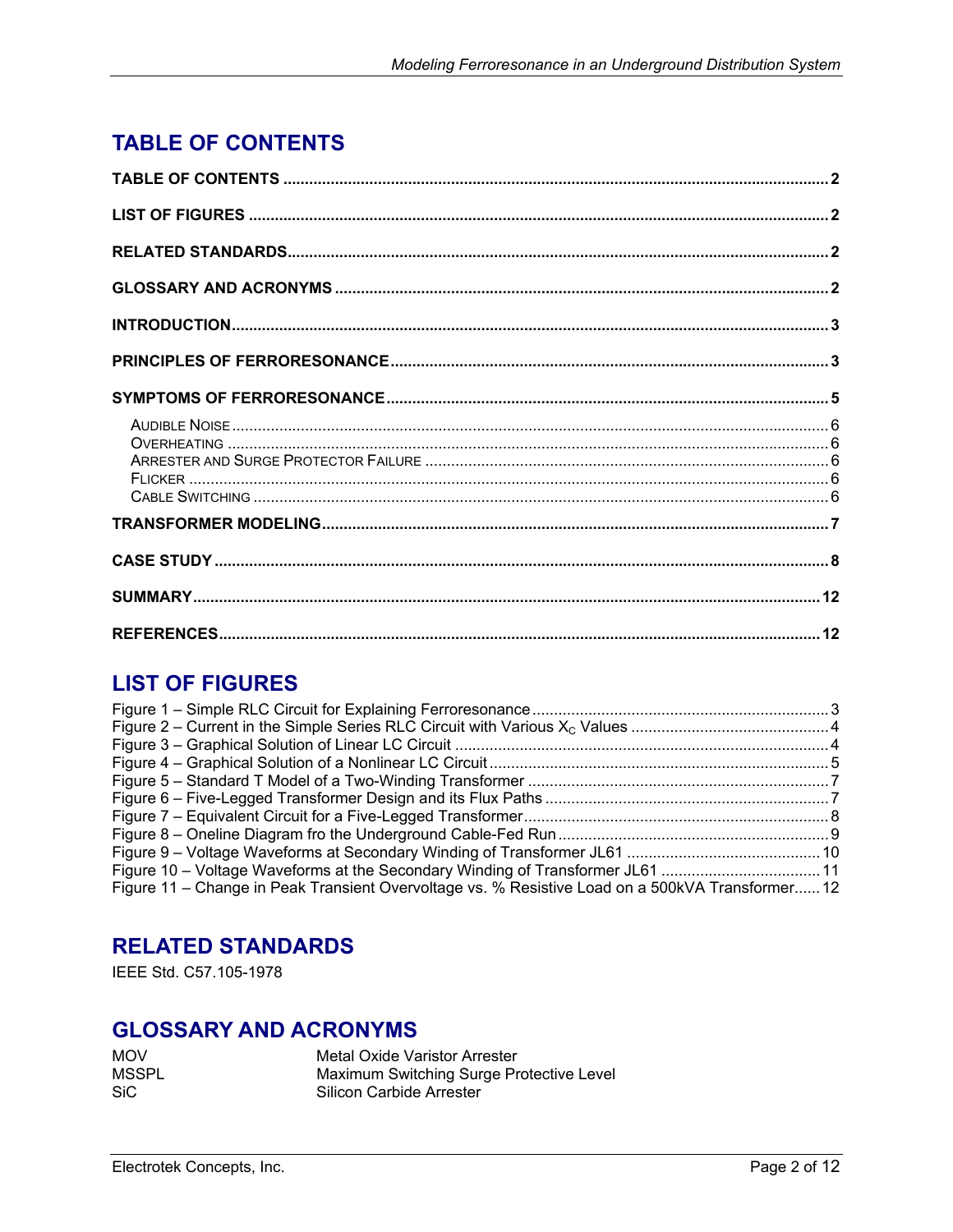# <span id="page-2-0"></span>**INTRODUCTION**

Ferroresonance is a general term applied to a wide variety of resonance interactions involving capacitors and saturable iron-core inductor. During the resonance the capacitive and inductive reactances are equal with opposite values, thus the current is only limited by the system resistance resulting in unusually high voltages and/or currents. Ferroresonance in transformers are more common than any other power equipment since their cores are made of saturable ferrous materials.

Ferroresonant overvoltages on distribution systems were observed early in the history of power systems (i.e., early 1900s). In this case study, the theory of ferroresonance is briefly presented. More theoretical description can be found in documents listed in the reference section. Symptoms of ferroresonance and personal accounts of engineers who witnessed the phenomena are provided. Ferroresonant modeling and a case study of an actual ferroresonance problem with its corresponding solutions is also included in the case.

## **PRINCIPLES OF FERRORESONANCE**

There are various ways to understand ferroresonance. One method is to begin with a review of a simple RLC circuit. [Figure 1](#page-2-1) shows a voltage source with an arbitrary frequency, such as 50 Hz or 60 Hz.

<span id="page-2-1"></span>

**Figure 1 – Simple RLC Circuit for Explaining Ferroresonance** 

The inductive  $(X_1)$  and capacitive  $(X_2)$  reactances are assumed to be constant or linear. Furthermore, it is assumed that the resistance (R) is much smaller than  $|X_1|$  and  $|X_2|$ . The magnitude of current flowing in the circuit is approximately:

$$
I = \frac{V}{R + X_L - X_C} \cong \frac{V}{X_L - X_C}
$$

Let us vary  $X_c$  and hold R and  $X_L$  at a constant value. When  $X_c = 0$ , the current flowing in the circuit is I=V/ $X_L$ , and when  $X_C$  is very large, the current becomes negligible. In between these two extremes,  $|X_c|=|X_c|$ . The current becomes very large limited only by R, i.e., I=V/ R. The large current can produce considerable overvoltage. [Figure 2](#page-3-1) illustrates the magnitude of current under various  $X_c$  values. The possibility of  $X_c$  exactly matching  $X_L$  is remote since both values are linear or constant. However, if the value of  $X_L$  varies, such as in an iron core transformer, the possibility of  $X_C$  equaling  $X_L$  increases considerably.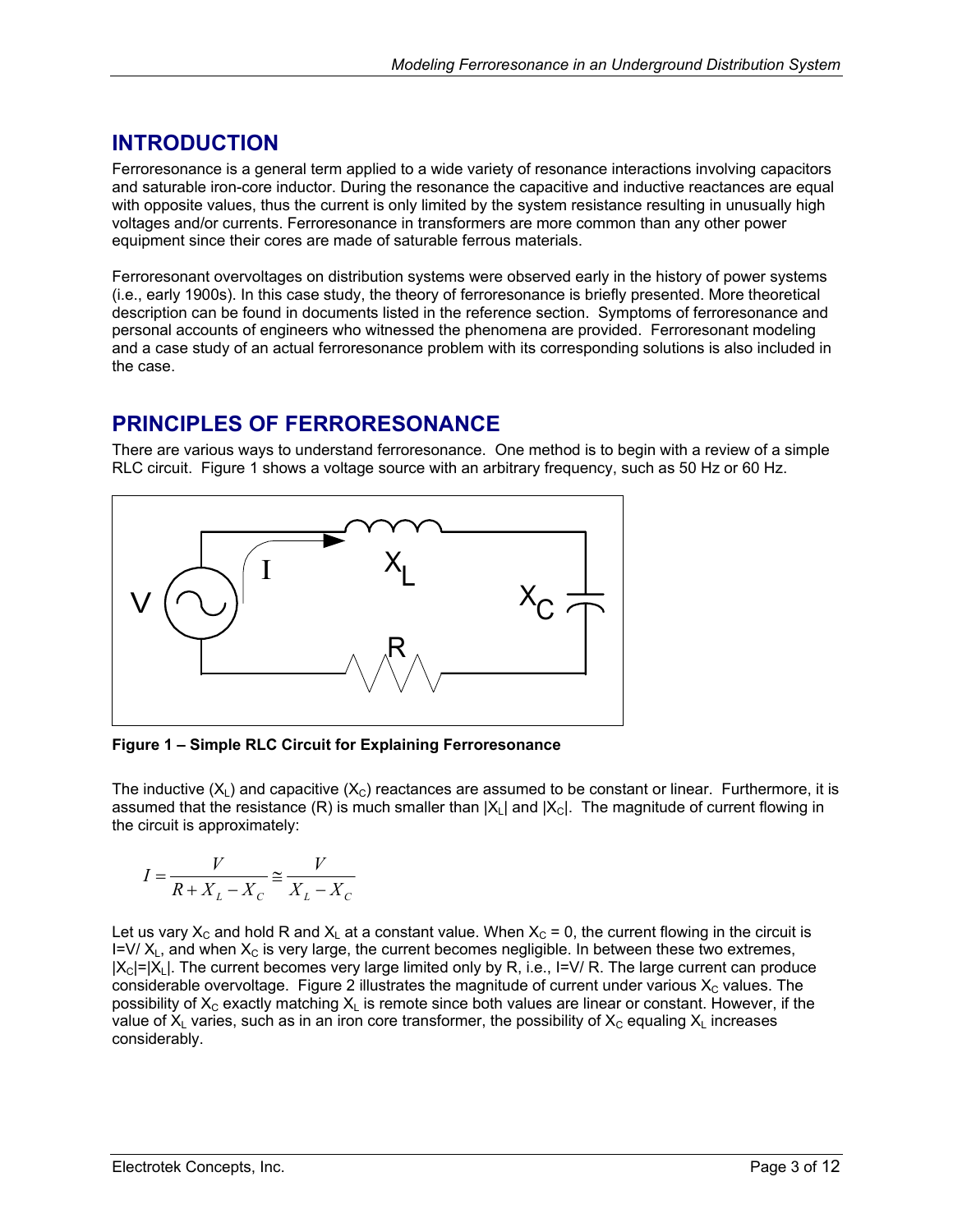<span id="page-3-1"></span><span id="page-3-0"></span>



Alternatively, the solution to the above circuit can be written as follows:

 $V_L = jX_L I = V - (-jX_C)I$  or,  $v = X_L I$  and  $v = V - X_C I$ 

where V is an arbitrary voltage.

<span id="page-3-2"></span>

**Figure 3 – Graphical Solution of Linear LC Circuit** 

The intersection between the inductive reactance  $X_L$  line and the capacitive reactance  $X_C$  line yields the current in the circuit and the voltage across the inductor,  $V_L$ . The above solution is depicted in [Figure 3.](#page-3-2) At resonance, these two lines become parallel, yielding solutions of infinite voltage and current (assuming lossless element).

When  $X_L$  is no longer linear, such as a saturable inductor, the  $X_L$  reactance can no longer be represented with a straight line. The graphical solution is now as shown in [Figure 4.](#page-4-1)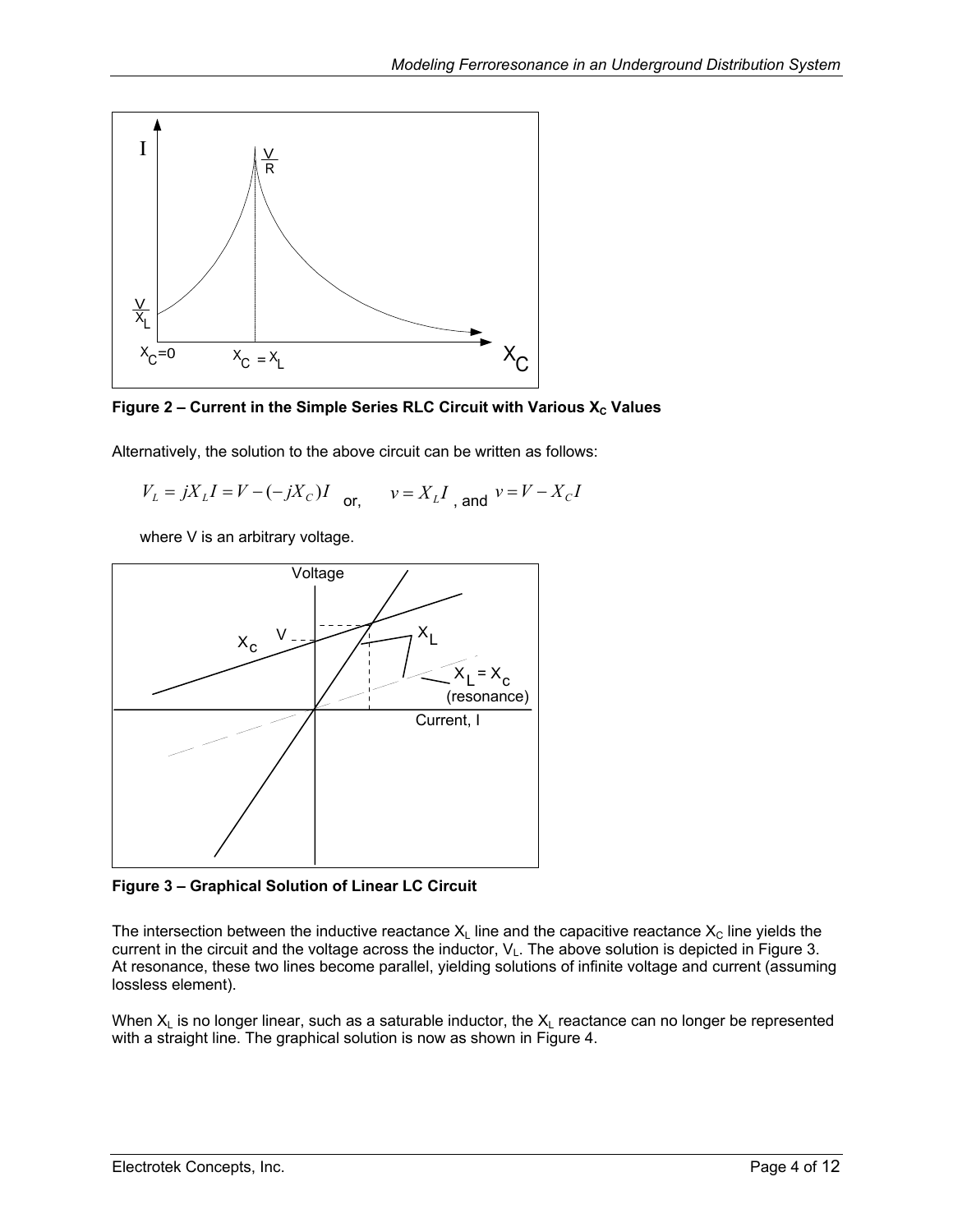<span id="page-4-1"></span><span id="page-4-0"></span>

**Figure 4 – Graphical Solution of a Nonlinear LC Circuit** 

It is obvious that there may be as many as three intersections of the capacitive reactance line with the inductive reactance curve. Intersection 2 is an unstable operating point and the solution will not remain there in steady-state. However, it may pass through this point during a transient. Intersections 1 and 3 are stable and will exist in steady-state. Obviously, if the values become an intersection 3 solution, there will be both high voltages and high currents. For small capacitances, the  $X_c$  line is very steep, usually resulting in only one intersection in the third quadrant. The capacitive reactance is larger than the inductive reactance, resulting in a leading current and higher than normal voltages across the capacitor. The voltage across the capacitor is the length of the line from the system voltage intersection to the intersection with the inductor curve. As the capacitance increases, there can be multiple intersections as shown. The natural tendency then is to achieve a solution at intersection 1, which is an inductive solution with lagging current and little voltage across the capacitor. Note that the voltage across the capacitor will be the line-to-ground voltage on the cable in a typical power system ferroresonance case.

If there is a slight increase in the voltage, the capacitor line would shift upward, eliminating the solution at intersection 1. The solution would then try to jump to the third quadrant. Of course, the resulting current might be so large that the voltage drops again and the solution point jumps between 1 and 3. Indeed, phenomena like this are observed during instances of ferroresonance. The voltage and current appear to vary randomly and unpredictably.

In the usual power system case, ferroresonance occurs when a transformer becomes isolated on a cable section in such a manner that the cable capacitance appears to be in series with the magnetizing characteristic of the transformer. For short lengths of cable, the capacitance is very small and there is one solution in the third quadrant at relatively low voltage levels. As the capacitance increases the solution point creeps up the saturation curve in the third quadrant until the voltage across the capacitor is well above normal. These operating points may be relatively stable, depending on the nature of the transient events that precipitated the ferroresonance.

# **SYMPTOMS OF FERRORESONANCE**

There are several modes of ferroresonance with varying physical and electrical characteristics. Some have very high voltages and currents while others have voltages close to normal. In this section symptoms of ferroresonance are presented.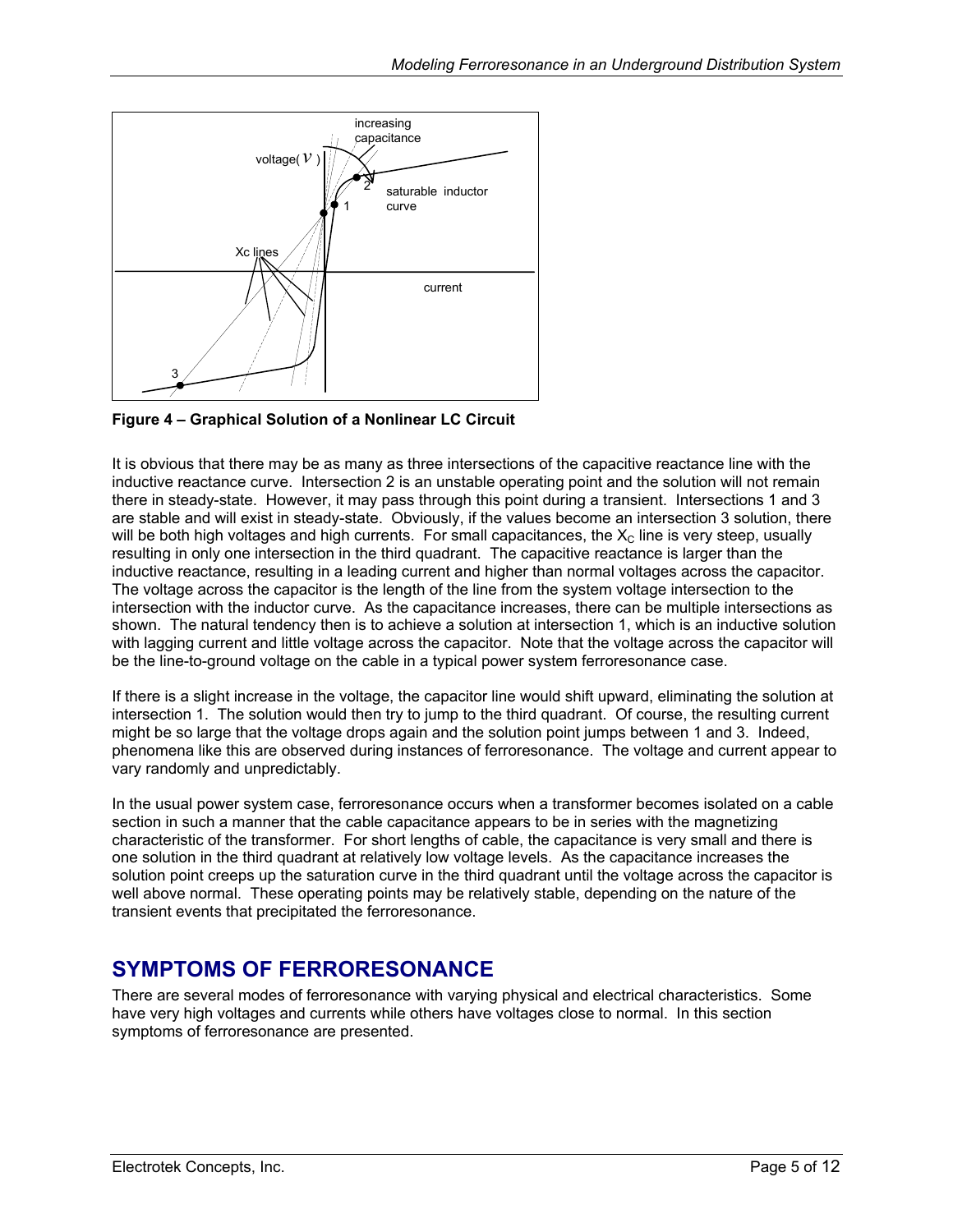#### <span id="page-5-0"></span>*Audible Noise*

One thing common to all types of ferroresonance is that the steel core is driven into saturation, often deeply and randomly (otherwise, it is conventional resonance and not considered ferroresonance). As the core goes into a high flux density, it will make an audible noise due to the magnetostriction of the steel and to the actual movement of the core laminations. In ferroresonance, this noise is often likened to shaking a bucket of bolts, whining, or to a chorus of a thousand hammers pounding on the transformer from within. In any case, the sound is distinctively different and louder than the normal hum of a transformer.

#### *Overheating*

Another reported symptom of the high magnetic field is due to stray flux heating in parts of the transformer where magnetic flux is not expected. Since the core is saturated repeatedly, the magnetic flux will find its way into the tank wall and other metallic parts. One possible side effect is the charring or bubbling of paint on the top of the tank. This is not necessarily an indication that the unit is damaged, but damage can occur in this situation if the ferroresonance has persisted sufficiently long to cause overheating of some of the larger internal connections. This may in turn damage insulation structures beyond repair.

#### *Arrester and Surge Protector Failure*

The arrester failures are related to heating of the arrester block. One common failure scenario is for line personnel to discover an open fused cutout and to simply replace the fuse. Meanwhile, the arrester on that phase has become very hot and goes into thermal runaway upon restoration of full power to that phase. Failures are often catastrophic with parts being expelled from the arrester housing. Under-oil arresters are less susceptible to this problem because they are able to dissipate the heat due to the ferroresonance current more rapidly.

#### *Flicker*

Customers are frequently subjected to a wavering voltage magnitude. Light bulbs will flicker between very bright and dim. Some electronic appliances are reportedly very susceptible to the voltages that result from some types of ferroresonance, but we have no knowledge of the alleged failure mode. Perhaps, it is simply MOV failure in the power front end. These frequently fail catastrophically, going into thermal runaway and then burning open with considerable arcing display. This may do nothing more than pop a breaker, but surge protection is lost for any subsequent surge that might damage the appliance.

#### *Cable Switching*

The transformers themselves can usually withstand the overvoltages without failing. Of course, they would not be expected to endure this stress repeatedly because the forces often shake things loose inside and abrade insulation structures. The cable is also in little danger unless its insulation stress had been reduced by aging or physical damage. Of course, operating a solid dielectric system above its normal stress level for an extended period can be expected to create some shortage of life. It may be difficult to clear arcs when pulling cable elbows if ferroresonance is in progress. The currents may be much higher than expected and the peak voltages may be high enough to cause reignition of the arc.

Some utilities will not perform cable switching involving three-phase padmount transformers without first verifying that there is substantial load on the transformers. One of the common solutions to ferroresonance during cable switching is to always pull the elbows and energize the unit at the primary terminals. This will normally work because there is no external cable capacitance to cause ferroresonance. There is little internal capacitance, and the losses of the transformers are usually sufficient to prevent resonance with this small capacitance. Unfortunately, modern transformers are changing the old rules of thumb. The newer low-loss transformers, particularly, those with amorphous metal core, are prone to ferroresonance.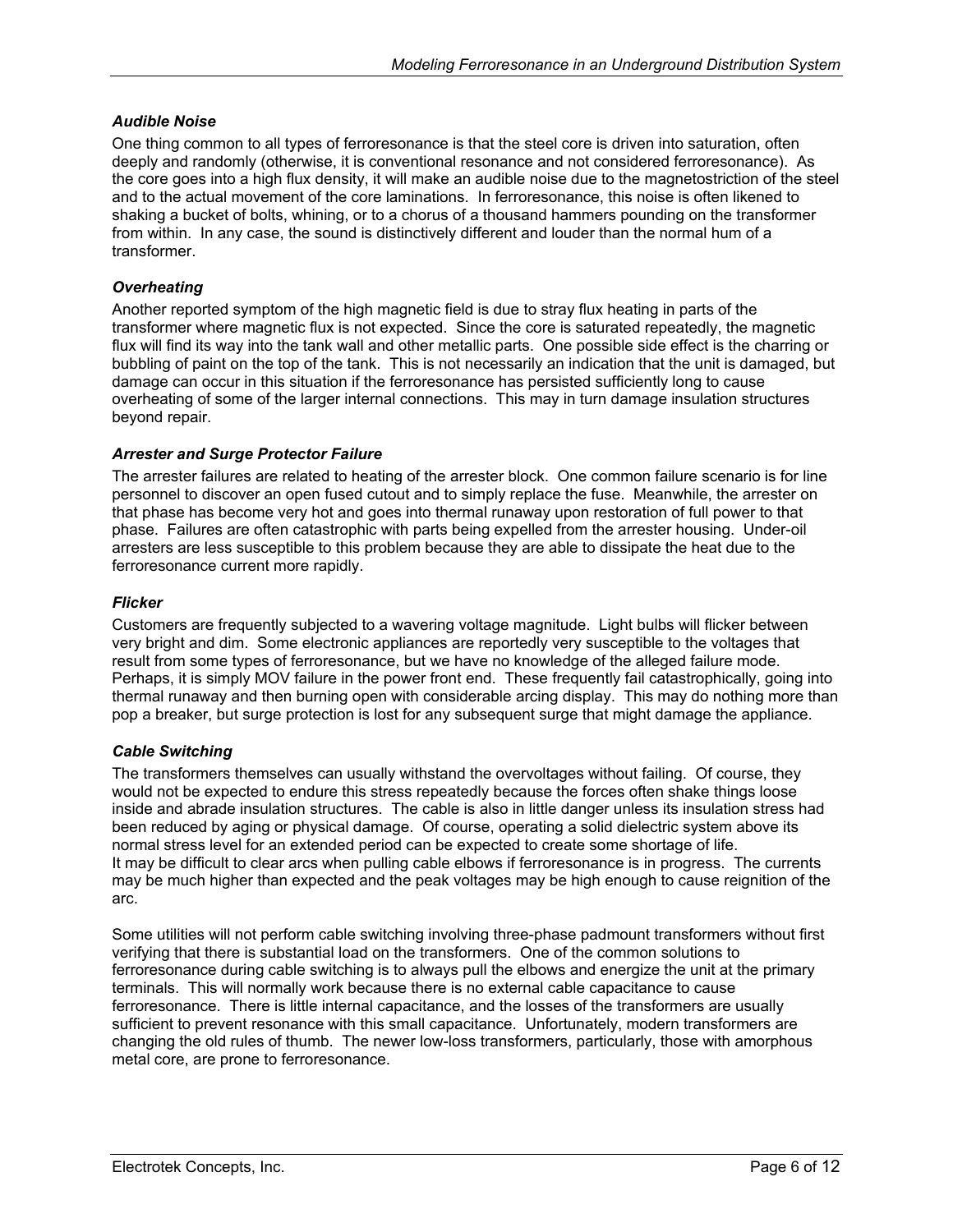## <span id="page-6-0"></span>**TRANSFORMER MODELING**

Ferroresonance can be mysterious subject. Probably the main reason is that the analysis requires sophisticated nonlinear circuit analysis techniques. The results are sometimes unpredictable and certainly difficult to visualize (unlike linear circuit phenomena). Another issue that complicates the analysis of ferroresonance is that there are several different types of three-phase transformers such as three single-phase transformers connected as a three-phase transformer, three-legged core transformers, three-phase shell-type transformers, four-legged core, and five-legged cores. The conventional T model of a two-winding transformer, and the five-legged core transformer model will be summarized in this section.

For single-phase transformers, three-phase shell form transformers, and three-phase triplexed transformers (three single-phase units stacked in one can), the conventional T model will suffice because there is no coupling between the magnetic circuits. [Figure 5 s](#page-6-1)hows the T model for a two winding transformer, which will suffice for standard switching surge and ferroresonance studies. For higher frequencies, it would be necessary to model the capacitances and inner winding construction.

<span id="page-6-1"></span>

**Figure 5 – Standard T Model of a Two-Winding Transformer** 

The terminals of this model can be connected to represent any two-winding transformer with magnetically independent phases. The saturable inductance data are readily available from the manufacturer's test data. Note that manufacturers supply the rms v-i curve. This must be converted to a peak flux-current curve before it can be used in EMTP or other transients programs. This conversion is a bit tricky because the current waveforms are not sinusoidal. Therefore, one cannot simply multiply the current values on the rms curve by 1.414 to determine the correct peak value. The usual procedure is to use a computer program that reconstructs the peak saturation curve by iterative solution. The first point can be established by multiplying by 1.414. Then a guess is made at the next point and the waveform is reconstructed. The guess is adjusted until the rms of the reconstructed waveform matches that supplied by the manufacturer.

The five-legged core transformer design [3] is illustrated in [Figure 6.](#page-6-2) The design typically consists of four individual cores tied together to create the five-legged core transformer. The inner three legs carry the phase windings with flux paths as indicated. The equivalent circuit can be derived from the flux path direction and is shown in [Figure 7.](#page-7-1)

<span id="page-6-2"></span>

**Figure 6 – Five-Legged Transformer Design and its Flux Paths**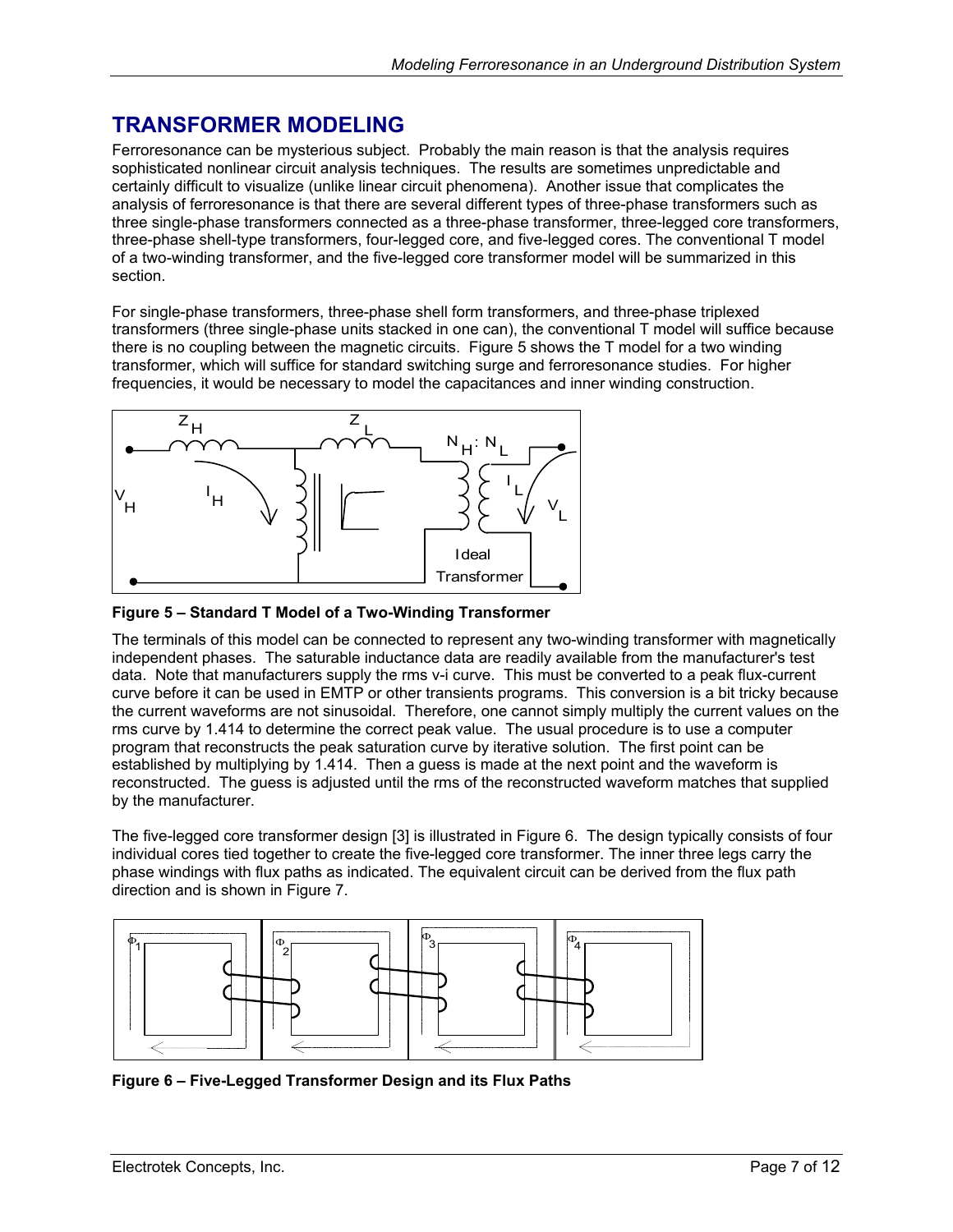<span id="page-7-1"></span><span id="page-7-0"></span>

**Figure 7 – Equivalent Circuit for a Five-Legged Transformer** 

# **CASE STUDY**

In this section, an actual case study is presented. A ferroresonance condition developed on an approximately 5,000-foot underground cable feed to a medical facility. When one of the riser pole fuses blew, severe voltage fluctuations occurred at the load. As a temporary solution the utility replaced the fuses with a three-phase recloser and wanted to see under what conditions the three-phase recloser might be removed and the fuses reinstalled. Therefore, the purpose of this case study was to determine under what conditions the ferroresonance at the underground distribution network could be avoided (and whether fuses might be reinstalled instead of keeping the three-phase recloser).

The ferroresonance condition apparently did not cause damages to the two 500 kVA transformers nor the customer loads at the medical facility. However, it was reported that a sudden overvoltage did occur and lights flickered between bright and dim.

A simplified one-line diagram to study the ferroresonance problem is shown in [Figure 8.](#page-8-1) The simulation model was developed using the EMTP program.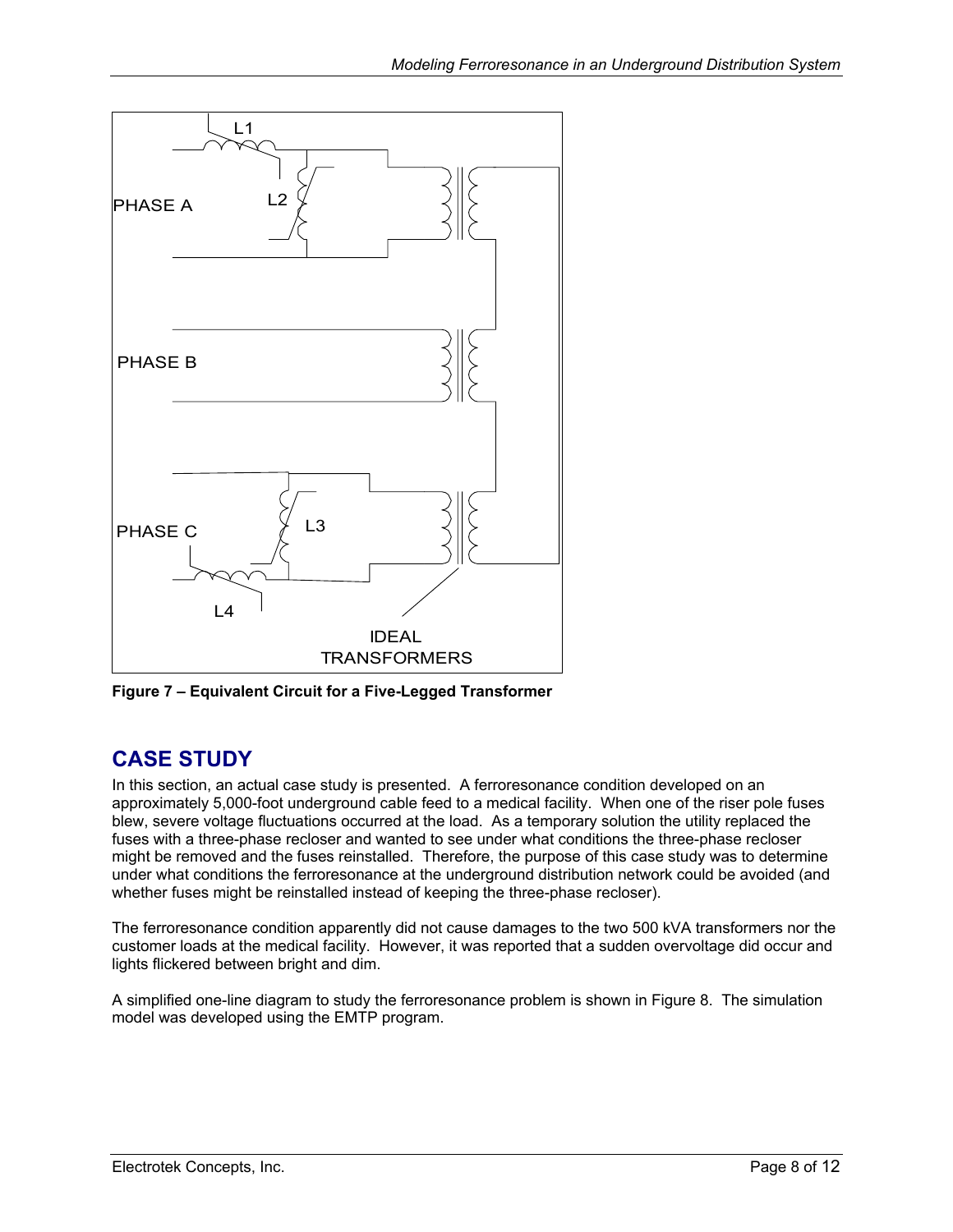<span id="page-8-1"></span><span id="page-8-0"></span>

**Figure 8 – Oneline Diagram fro the Underground Cable-Fed Run** 

The lengths of the cable from the first pole to the first switch (S1), and from the first switch (S1) to the second switch (S2) were approximately 1,900 feet and 2,150 feet long. The cable size was 600 MCM with the following characteristics:

Insulation: 0.1406 outside diameter in feet Jacket: 0.1412 outside diameter in feet Neutral: 0.1409 outside diameter in feet

A line constant program was used to compute the positive and zero-sequence impedances of the cable, yielding the following results:

z1 = 0.0231 + j 0.0824 ohm/1000ft  $z0 = 0.1828 + j 0.6854 ohm/1000ft$  $C1 = C0 = 78.24$  nF/1000 ft.

The lengths of the underground cable from the second switch (S2) to the first transformer (JL61), and from the first transformer (JL61) to the second transformer (KL30) were 420 and 450 feet long, respectively. The type of the cable was 1/0 with the following characteristics:

```
Insulation: 0.0629 outside diameter in feet 
Jacket: 0.0688 outside diameter in feet 
Neutral: 0.0794 outside diameter in feet
```
The computed positive and zero-sequence impedances were:

 $z1 = 0.0803 + j 0.0952 ohm/1000ft$  $z0 = 0.4061 + i 0.5150$  ohm/1000ft  $C1 = C0 = 97.34 nF/1000 ft$ 

The two 500 kVA transformers were modeled according to the five-legged core transformer design. In order to investigate overvoltage due to ferroresonance, one phase of the cable was intentionally opened to simulate circumstances leading to ferroresonance (e.g., fuse blows, cable connector or splice opening, etc.). In the simulation, phase B at the first pole was open-circuited, while switches S1 and S2 shown in [Figure 8](#page-8-1) were closed at all times. Resistive loads at the secondary winding of transformers JL61 and KL30 were increased from zero to 30% of the transformer capacities, i.e., from 0 to 150 kW.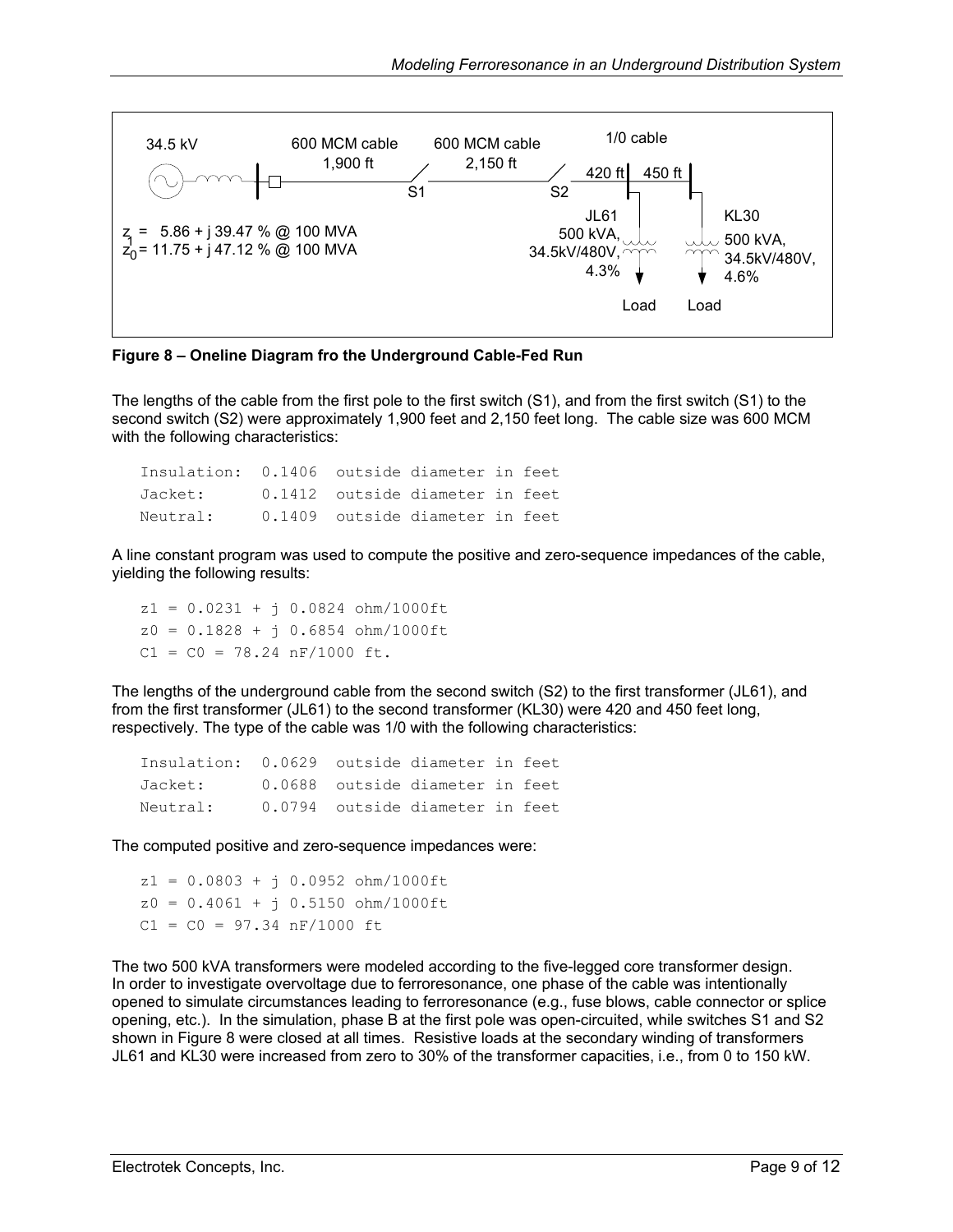<span id="page-9-0"></span>[Figure 9](#page-9-1) shows voltage waveforms at the secondary winding of transformer JL61 when both JL61 and KL30 transformers are unloaded. Since the voltage at the secondary of transformer KL30 is nearly identical to that of JL61, the voltage waveforms are not shown. Industry analysts have historically assumed that when the voltage exceeds 1.25 per-unit, the system is said to be "in ferroresonance". [Figure 9](#page-9-1) clearly illustrates that the system is in ferroresonance condition since phase B exhibits sustained overvoltage approaches 3.0 per-unit.

<span id="page-9-1"></span>

**Figure 9 – Voltage Waveforms at Secondary Winding of Transformer JL61** 

[Figure 10](#page-10-1) (top left) shows the voltage waveforms at the secondary winding of JL61 transformer when both JL61 and KL30 transformers are loaded with resistive load equivalent to 5% of transformer capacities. In other words, JL61 and KL30 transformers are loaded with 25 kW loads. The overvoltage at phase B is now approximately 2 per-unit, much less compare to when both transformers are unloaded

In the similar fashion, loads at both transformers are added successively, i.e., 10, 15, 20, 25, and 30% of the transformer capacities. As loads increase the overvoltage drops quickly. [Figure 10](#page-10-1) shows the voltage waveforms at the secondary winding of transformer JL61 when both transformers are loaded with 5% (top left), 15% (top right), 20% (bottom left), and 30% (bottom right) of their respective capacities.

With 15% of load, the system remains in ferroresonance condition since it exhibits sustained overvoltage of 1.5 per-unit. The ferroresonance condition is practically eliminated when both transformers are loaded with 20% of resistive load. The overvoltage magnitude is about 1.4 per-unit at when phase B is open, however this overvoltage is not sustained and quickly decays to a low voltage. With 30% of load, the system is not in ferroresonance either. Twenty percent of resistive load is sufficient to avoid the ferroresonance condition.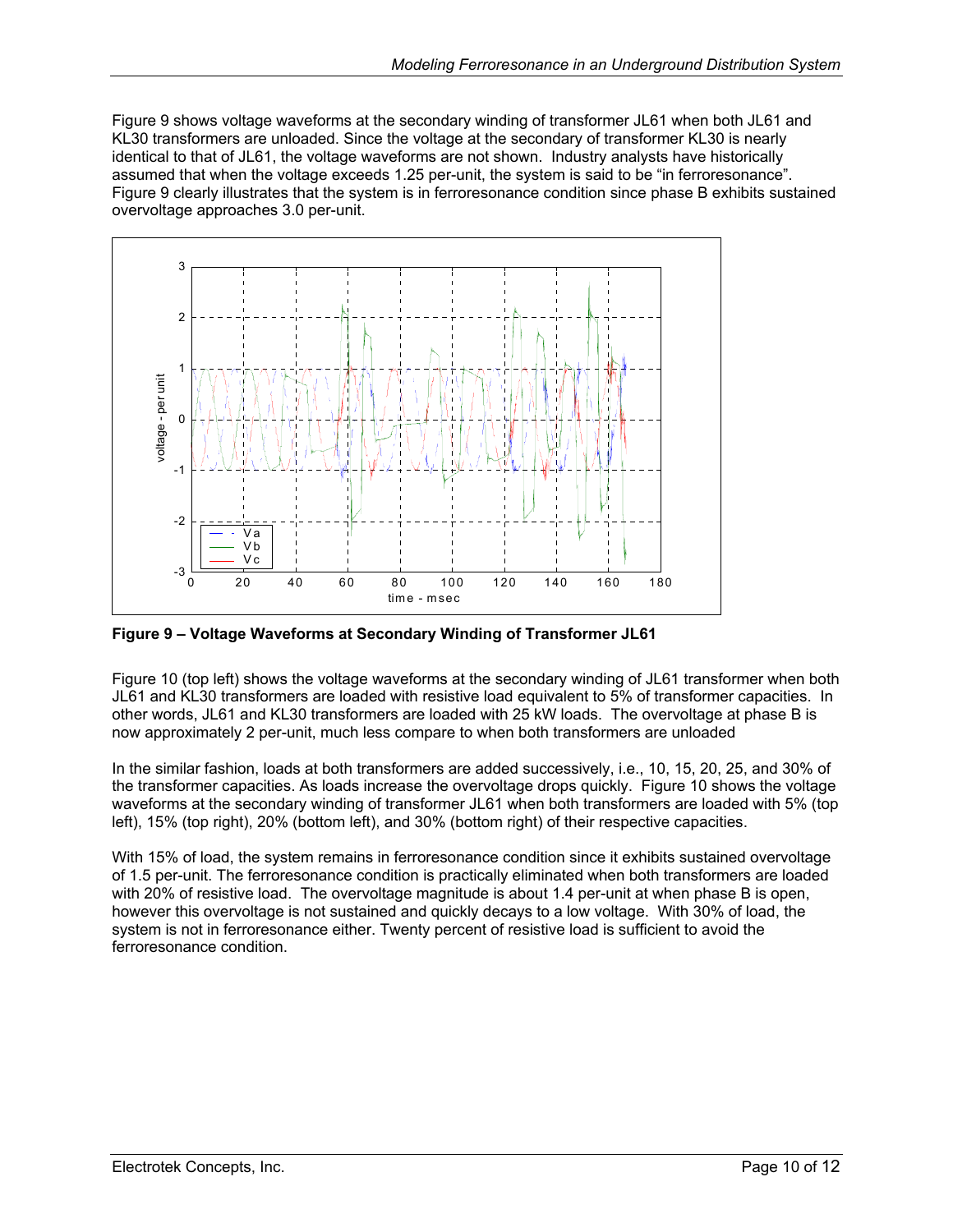<span id="page-10-1"></span><span id="page-10-0"></span>

**Figure 10 – Voltage Waveforms at the Secondary Winding of Transformer JL61** 

*(with (a) 5%, (b) 15%, (c) 20%, and (d) 30% of their Respective Capacities)* 

[Figure 11](#page-11-1) shows the summary of peak overvoltages when both transformers are loaded from 0% to 30% of their capacities. The overvoltage on phase B drops quickly as both transformers become more loaded. From the analysis presented in this section, it can be concluded that both transformers should be loaded with a minimum of 100 kW resistive load or loads equivalent to 20% of transformer capacity to avoid the ferroresonance condition. The rapid drop in ferroresonant voltage magnitude is due in large part to the introduction of the resistive load.

Based on the study, the ferroresonance condition can be avoided by having both transformers loaded with at least 20 percent of their respective capacities. In other words, each transformer must have 100 kW (resistive) at its secondary winding. When one phase is open-circuit, there will be a momentary overvoltage as high as 1.4 per-unit, however it quickly decays to a low voltage. There will be no sustained ferroresonance overvoltage. If this minimum loading can be guaranteed, it is safe to replace a three-phase recloser with three fuses.

In the event that the loading cannot be achieved, it is advised to use the three-phase switchgear to avoid the ferroresonance condition. The minimum load of 20% to avoid ferroresonance is much higher than the usual minimum load of 5%. The higher minimum is primarily due to the length of the cable involved, which is approximately 1 mile long.